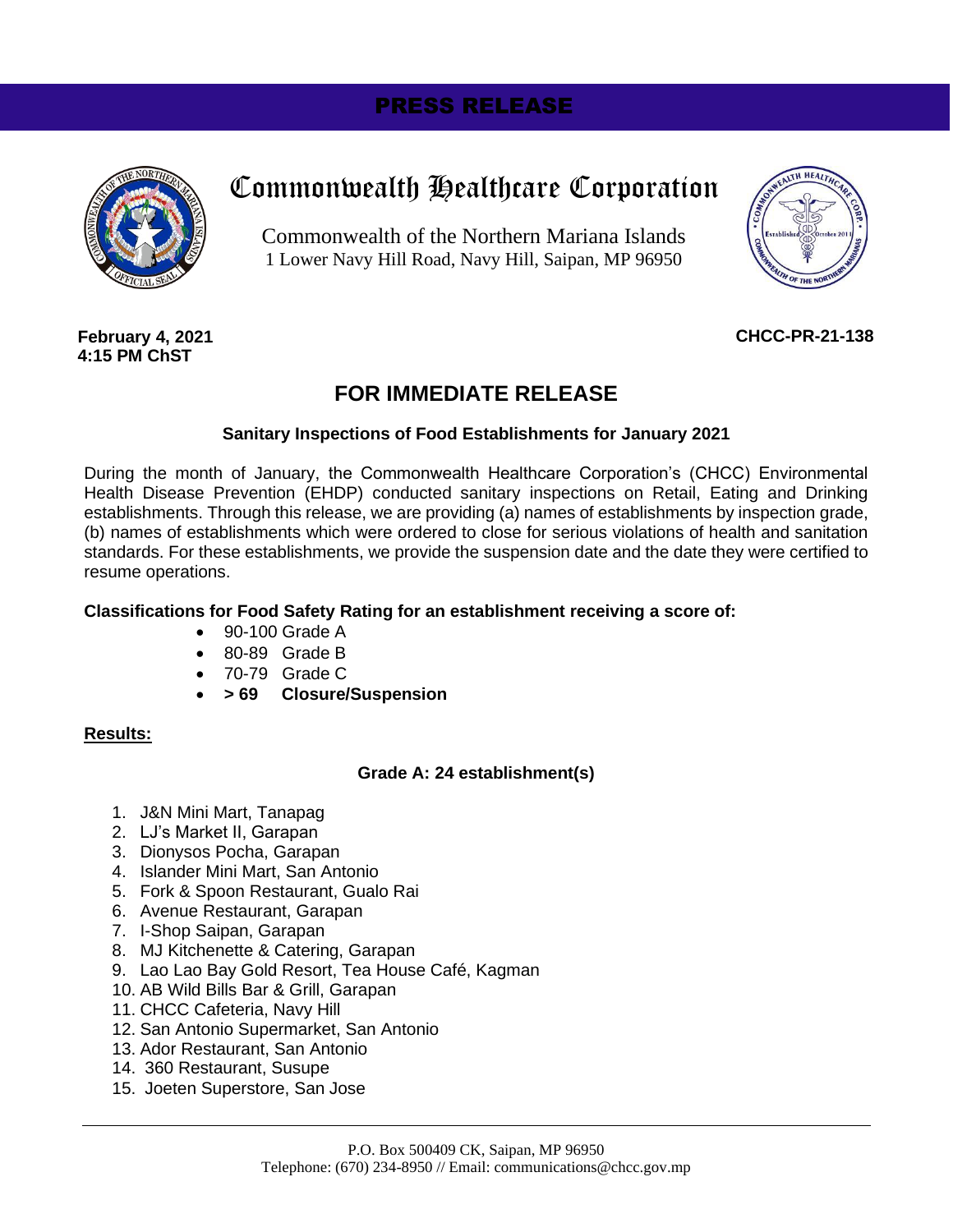- 16. Marianas Meat Harvesting Corp. (MMHC) Slaughter House, Lower Base
- 17. Pacific Star Wholesale, Chalan Lau Lau
- 18. Korean Restaurant Bab, Garapan
- 19. Cool Mart, Fina Sisu
- 20. New 7 Star Market, Dan Dan
	- Retail
		- Butcher & Packing
- 21. Sun Leader Wholesale, As Terlaje
- 22. Vi-Lyn's BBQ Stand, Garapan

# **Tinian:**

- 1. EJ Chill & Grill Snack
- 2. U Save Supermarket
- 3. Bing's Specialty
- 4. Lucky Qiang Market
	- Retail
	- Butcher & Packing
- 5. JC Café Restaurant
- 6. Triple J Saipan Inc.
	- Restaurant
	- Bar

# **Rota:**

- 1. Kalaya'an Inc. Catering
- 2. Hotel Valentino
	- Restaurant
	- Catering

# **Grade B: 6 establishment(s)**

- 1. JD Store II, Chalan Kiya
- 2. Green Consume II, As Lito
- 3. JJ Market, Koblerville
- 4. Tang Ji Restaurant, Gualo Rai
- 5. Bistro Marianas Restaurant, Chalan Kanoa
- 6. Mura Ichiban Restaurant, Garapan

#### **Grade C: 0 establishment(s)** NONE

**Establishment(s) was ordered CLOSED for serious violations of health and sanitation standards. None**

For more information, contact: **EHDP office at (670) 664-4870/72/73, or email the Director of EHDP, John Tagabuel, at [john.tagabuel@dph.gov.mp.](mailto:john.tagabuel@dph.gov.mp)** 

**CHCC Point of Contact:**

 **Lee Tenorio, Communications and Public Relations (670) 234-8950 Extension 3445, [communications@chcc.health](file:///C:/Users/lee.tenorio/Downloads/communications@chcc.health)**